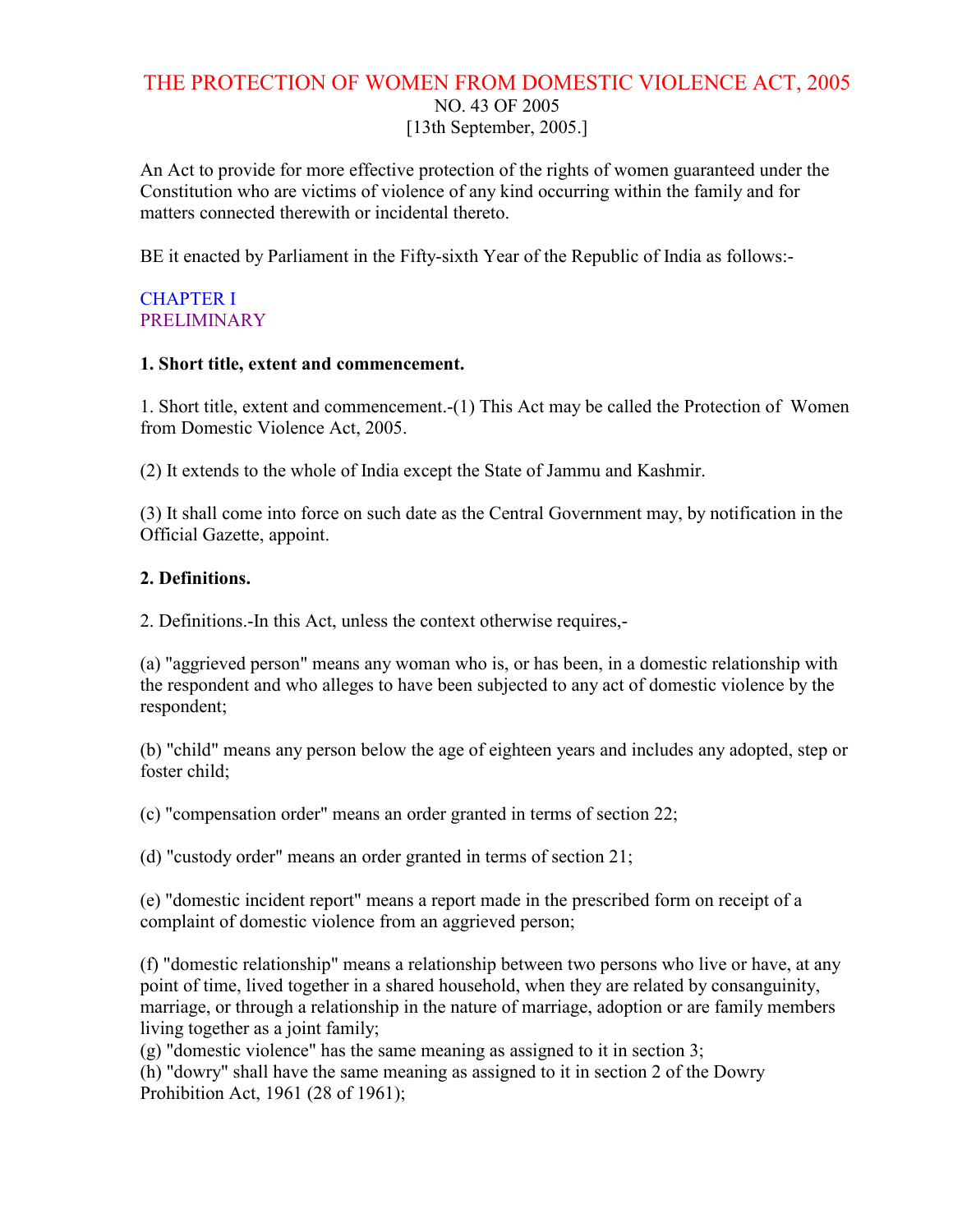(i) "Magistrate" means the Judicial Magistrate of the first class, or as the case may be, the Metropolitan Magistrate, exercising jurisdiction under the Code of Criminal Procedure, 1973 (2 of 1974) in the area where the aggrieved person resides temporarily or otherwise or the respondent resides or the domestic violence is alleged to have taken place;

(j) "medical facility" means such facility as may be notified by the State Government to be a medical facility for the purposes of this Act;

(k) "monetary relief" means the compensation which the Magistrate may order the respondent to pay to the aggrieved person, at any stage during the hearing of an application seeking any relief under this Act, to meet the expenses incurred and the losses suffered by the aggrieved person as a result of the domestic violence;

(l) "notification" means a notification published in the Official Gazette and the expression "notified" shall be construed accordingly;

(m) "prescribed" means prescribed by rules made under this Act;

(n) "Protection Officer" means an officer appointed by the State Government under sub-section (1) of section 8;

(o) "protection order" means an order made in terms of section 18;

(p) "residence order" means an order granted in terms of sub-section (1) of section 19; (q) "respondent" means any adult male person who is, or has been, in a domestic relationship with the aggrieved person and against whom the aggrieved person has sought any relief under this Act:

Provided that an aggrieved wife or female living in a relationship in the nature of a marriage may also file a complaint against a relative of the husband or the male partner;

(r) "service provider" means an entity registered under sub-section (1) of section 10;

(s) "shared household" means a household where the person aggrieved lives or at any stage has lived in a domestic relationship either singly or along with the respondent and includes such a household whether owned or tenanted either jointly by the aggrieved person and the respondent, or owned or tenanted by either of them in respect of which either the aggrieved person or the respondent or both jointly or singly have any right, title, interest or equity and includes such a household which may belong to the joint family of which the respondent is a member, irrespective of whether the respondent or the aggrieved person has any right, title or interest in the shared household;

(t) "shelter home" means any shelter home as may be notified by the State Government to be a shelter home for the purposes of this Act.

## CHAPTER II DOMESTIC VIOLENCE

## 3. Definition of domestic violence.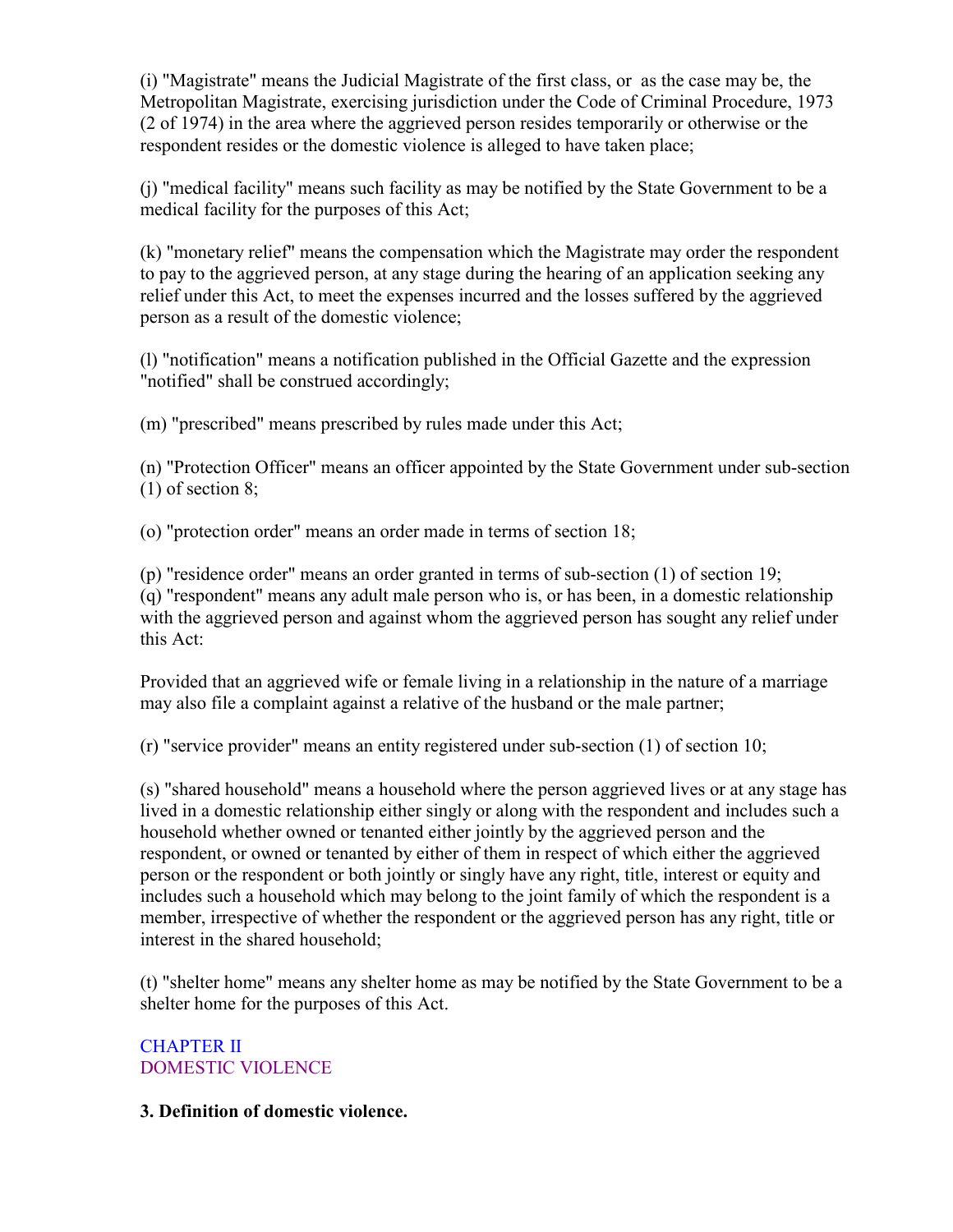3. Definition of domestic violence.-For the purposes of this Act, any act, omission or commission or conduct of the respondent shall constitute domestic violence in case it -

(a) harms or injures or endangers the health, safety, life, limb or well-being, whether mental or physical, of the aggrieved person or tends to do so and includes causing physical abuse, sexual abuse, verbal and emotional abuse and economic abuse; or

(b) harasses, harms, injures or endangers the aggrieved person with a view to coerce her or any other person related to her to meet any unlawful demand for any dowry or other property or valuable security; or

(c) has the effect of threatening the aggrieved person or any person related to her by any conduct mentioned in clause (a) or clause (b); or

(d) otherwise injures or causes harm, whether physical or mental, to the aggrieved person.

Explanation I.-For the purposes of this section,-

(i) "physical abuse" means any act or conduct which is of such a nature as to cause bodily pain, harm, or danger to life, limb, or health or impair the health or development of the aggrieved person and includes assault, criminal intimidation and criminal force;

(ii) "sexual abuse" includes any conduct of a sexual nature that abuses, humiliates, degrades or otherwise violates the dignity of woman;

(iii) "verbal and emotional abuse" includes-

(a) insults, ridicule, humiliation, name calling and insults or ridicule specially with regard to not having a child or a male child; and

(b) repeated threats to cause physical pain to any person in whom the aggrieved person is interested.

(iv) "economic abuse" includes-

(a) deprivation of all or any economic or financial resources to which the aggrieved person is entitled under any law or custom whether payable under an order of a court or otherwise or which the aggrieved person requires out of necessity including, but not limited to, household necessities for the aggrieved person and her children, if any, stridhan, property, jointly or separately owned by the aggrieved person, payment of rental related to the shared household and maintenance;

(b) disposal of household effects, any alienation of assets whether movable or immovable, valuables, shares, securities, bonds and the like or other property in which the aggrieved person has an interest or is entitled to use by virtue of the domestic relationship or which may be reasonably required by the aggrieved person or her children or her stridhan or any other property jointly or separately held by the aggrieved person; and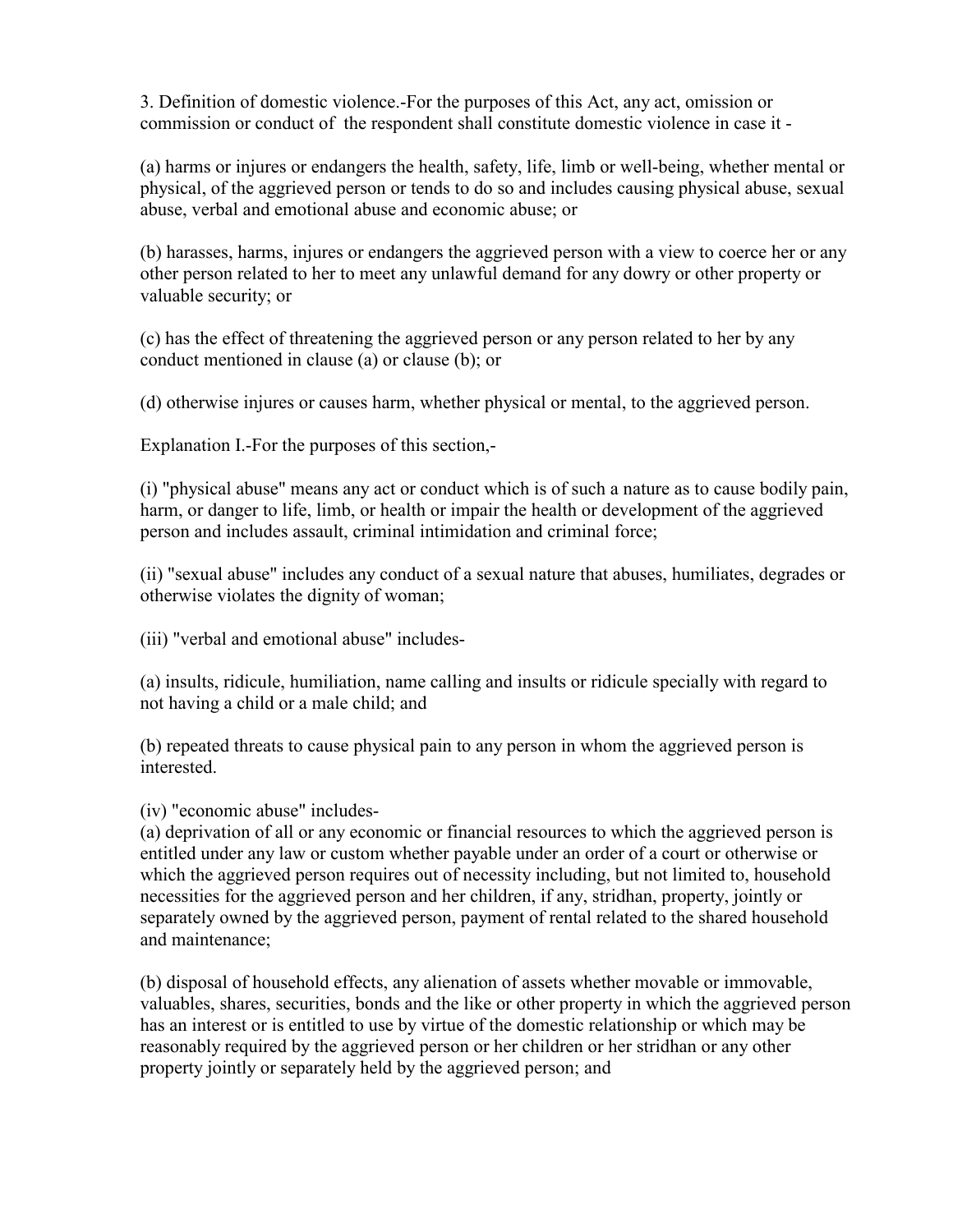(c) prohibition or restriction to continued access to resources or facilities which the aggrieved person is entitled to use or enjoy by virtue of the domestic relationship including access to the shared household.

Explanation II.-For the purpose of determining whether any act, omission, commission or conduct of the respondent constitutes "domestic violence" under this section, the overall facts and circumstances of the case shall be taken into consideration.

### CHAPTER III POWERS AND DUTIES OF PROTECTION OFFICERS, SERVICE PROVIDERS, TC.

## 4. Information to Protection Officer and exclusion of liability of informant.

4. Information to Protection Officer and exclusion of liability of informant.-(1) Any person who has reason to believe that an act of domestic violence has been, or is being, or is likely to be committed, may give information about it to the concerned Protection Officer.

(2) No liability, civil or criminal, shall be incurred by any person for giving in good faith of information for the purpose of sub-section (1).

## 5. Duties of police officers, service providers and Magistrate.

5. Duties of police officers, service providers and Magistrate.-A police officer, Protection Officer, service provider or Magistrate who has received a complaint of domestic violence or is otherwise present at the place of an incident of domestic violence or when the incident of domestic violence is reported to him, shall inform the aggrieved person-

(a) of her right to make an application for obtaining a relief by way of a protection order, an order for monetary relief, a custody order, a residence order, a compensation order or more than one such order under this Act;

(b) of the availability of services of service providers;

(c) of the availability of services of the Protection Officers;

(d) of her right to free legal services under the Legal Services Authorities Act, 1987 (39 of 1987);

(e) of her right to file a complaint under section 498A of the Indian Penal Code (45 of 1860), wherever relevant:

Provided that nothing in this Act shall be construed in any manner as to relieve a police officer from his duty to proceed in accordance with law upon receipt of information as to the commission of a cognizable offence.

## 6. Duties of shelter homes.

6. Duties of shelter homes.-If an aggrieved person or on her behalf a Protection Officer or a service provider requests the person in charge of a shelter home to provide shelter to her, such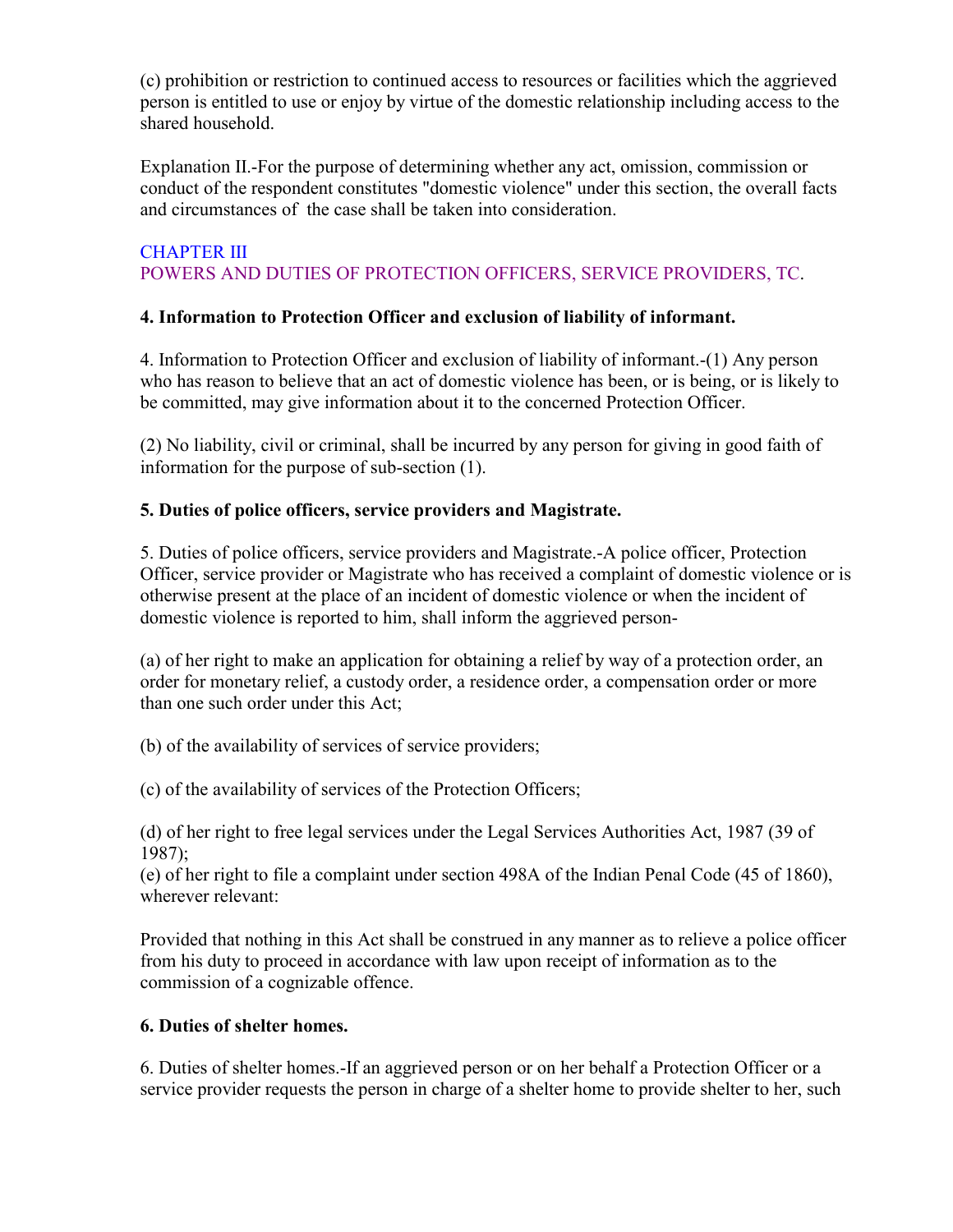person in charge of the shelter home shall provide shelter to the aggrieved person in the shelter home.

### 7. Duties of medical facilities.

7. Duties of medical facilities.-If an aggrieved person or, on her behalf a Protection Officer or a service provider requests the person in charge of a medical facility to provide any medical aid to her, such person in charge of the medical facility shall provide medical aid to the aggrieved person in the medical facility.

### 8.Appointment of Protection Officers.

8. Appointment of Protection Officers.-(1) The State Government shall, by notification, appoint such number of Protection Officers in each district as it may consider necessary and shall also notify the area or areas within which a Protection Officer shall exercise the powers and perform the duties conferred on him by or under this Act.

(2) The Protection Officers shall as far as possible be women and shall possess such qualifications and experience as may be prescribed.

(3) The terms and conditions of service of the Protection Officer and the other officers subordinate to him shall be such as may be prescribed.

#### 9.Duties and functions of Protection Officers.

9. Duties and functions of Protection Officers.-(1) It shall be the duty of the Protection Officer-

(a) to assist the Magistrate in the discharge of his functions under this Act;

(b) to make a domestic incident report to the Magistrate, in such form and in such manner as may be prescribed, upon receipt of a complaint of domestic violence and forward copies thereof to the police officer in charge of the police station within the local limits of whose jurisdiction domestic violence is alleged to have been committed and to the service providers in that area;

(c) to make an application in such form and in such manner as may be prescribed to the Magistrate, if the aggrieved person so desires, claiming relief for issuance of a protection order;

(d) to ensure that the aggrieved person is provided legal aid under the Legal Services Authorities Act, 1987 (39 of 1987) and make available free of cost the prescribed form in which a complaint is to be made;

(e) to maintain a list of all service providers providing legal aid or counselling, shelter homes and medical facilities in a local area within the jurisdiction of the Magistrate;

(f) to make available a safe shelter home, if the aggrieved person so requires and forward a copy of his report of having lodged the aggrieved person in a shelter home to the police station and the Magistrate having jurisdiction in the area where the shelter home is situated;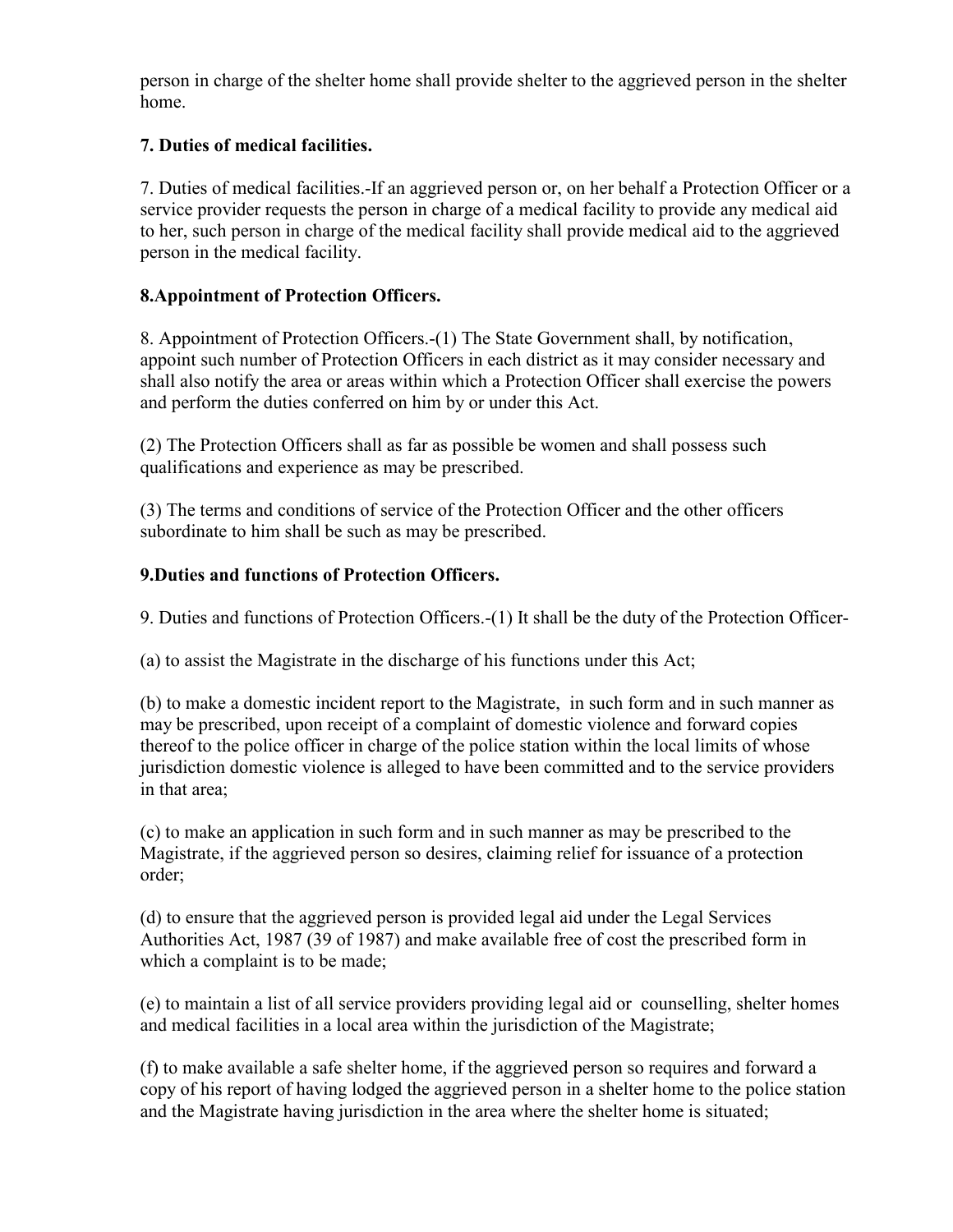(g) to get the aggrieved person medically examined, if she has sustained bodily injuries and forward a copy of the medical report to the police station and the Magistrate having jurisdiction in the area where the domestic violence is alleged to have been taken place;

(h) to ensure that the order for monetary relief under section 20 is complied with and executed, in accordance with the procedure prescribed under the Code of Criminal Procedure, 1973 (2 of 1974);

(i) to perform such other duties as may be prescribed.

(2) The Protection Officer shall be under the control and supervision of the Magistrate, and shall perform the duties imposed on him by the Magistrate and the Government by, or under, this Act.

## 10.Service providers.

10. Service providers.-(1) Subject to such rules as may be made in this behalf, any voluntary association registered under the Societies Registration Act, 1860 (21 of 1860) or a company registered under the Companies Act, 1956 (1 of 1956) or any other law for the time being in force with the objective of protecting the rights and interests of women by any lawful means including providing of legal aid, medical, financial or other assistance shall register itself with the State Government as a service provider for the purposes of this Act.

(2) A service provider registered under sub-section (1) shall have the power to-

(a) record the domestic incident report in the prescribed form if the aggrieved person so desires and forward a copy thereof to the Magistrate and the Protection Officer having jurisdiction in the area where the domestic violence took place;

(b) get the aggrieved person medically examined and forward a copy of the medical report to the Protection Officer and the police station within the local limits of which the domestic violence took place;

(c) ensure that the aggrieved person is provided shelter in a shelter home, if she so requires and forward a report of the lodging of the aggrieved person in the shelter home to the police station within the local limits of which the domestic violence took place.

(3) No suit, prosecution or other legal proceeding shall lie against any service provider or any member of the service provider who is, or who is deemed to be, acting or purporting to act under this Act, for anything which is in good faith done or intended to be done in the exercise of powers or discharge of functions under this Act towards the prevention of the commission of domestic violence.

## 11.Duties of Government.

11. Duties of Government.-The Central Government and every State Government, shall take all measures to ensure that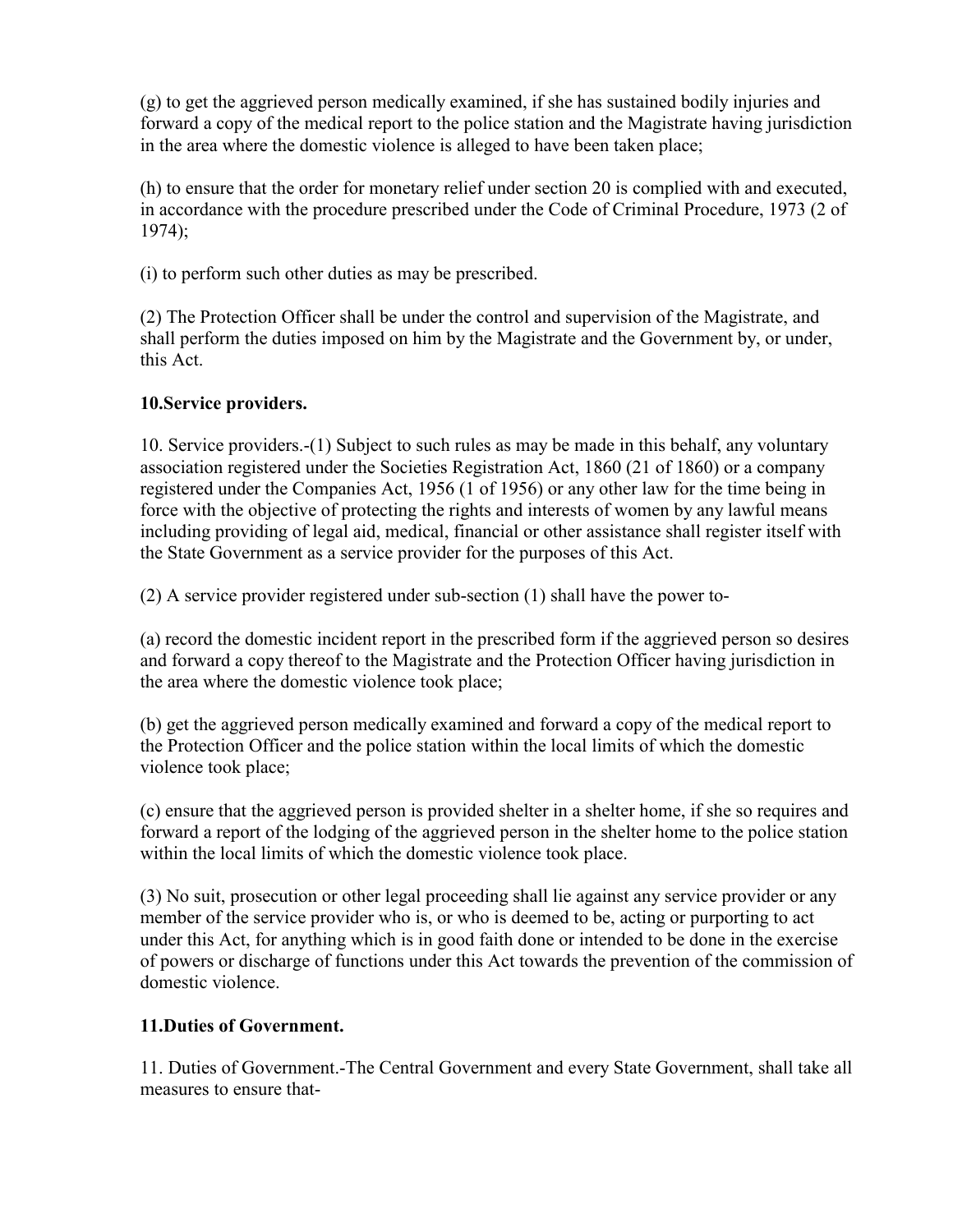(a) the provisions of this Act are given wide publicity through public media including the television, radio and the print media at regular intervals;

(b) the Central Government and State Government officers including the police officers and the members of the judicial services are given periodic sensitization and awareness training on the issues addressed by this Act;

(c) effective co-ordination between the services provided by concerned Ministries and Departments dealing with law, home affairs including law and order, health and human resources to address issues of domestic violence is established and periodical review of the same is conducted;

(d) protocols for the various Ministries concerned with the delivery of services to women under this Act including the courts are prepared and put in place.

### CHAPTER IV PROCEDURE FOR OBTAINING ORDERS OF RELIEFS

### 12. Application to Magistrate.

12. Application to Magistrate.-(1) An aggrieved person or a Protection Officer or any other person on behalf of the aggrieved person may present an application to the Magistrate seeking one or more reliefs under this Act:

Provided that before passing any order on such application, the Magistrate shall take into consideration any domestic incident report received by him from the Protection Officer or the service provider.

(2) The relief sought for under sub-section (1) may include a relief for issuance of an order for payment of compensation or damages without prejudice to the right of such person to institute a suit for compensation or damages for the injuries caused by the acts of domestic violence committed by the respondent:

Provided that where a decree for any amount as compensation or damages has been passed by any court in favour of the aggrieved person, the amount, if any, paid or payable in pursuance of the order made by the Magistrate under this Act shall be set off against the amount payable under such decree and the decree shall, notwithstanding anything contained in the Code of Civil Procedure, 1908 (5 of 1908), or any other law for the time being in force, be executable for the balance amount, if any, left after such set off.

(3) Every application under sub-section (1) shall be in such form and contain such particulars as may be prescribed or as nearly as possible thereto.

(4) The Magistrate shall fix the first date of hearing, which shall not ordinarily be beyond three days from the date of receipt of the application by the court.

(5) The Magistrate shall Endeavour to dispose of every application made under sub-section (1) within a period of sixty days from the date of its first hearing.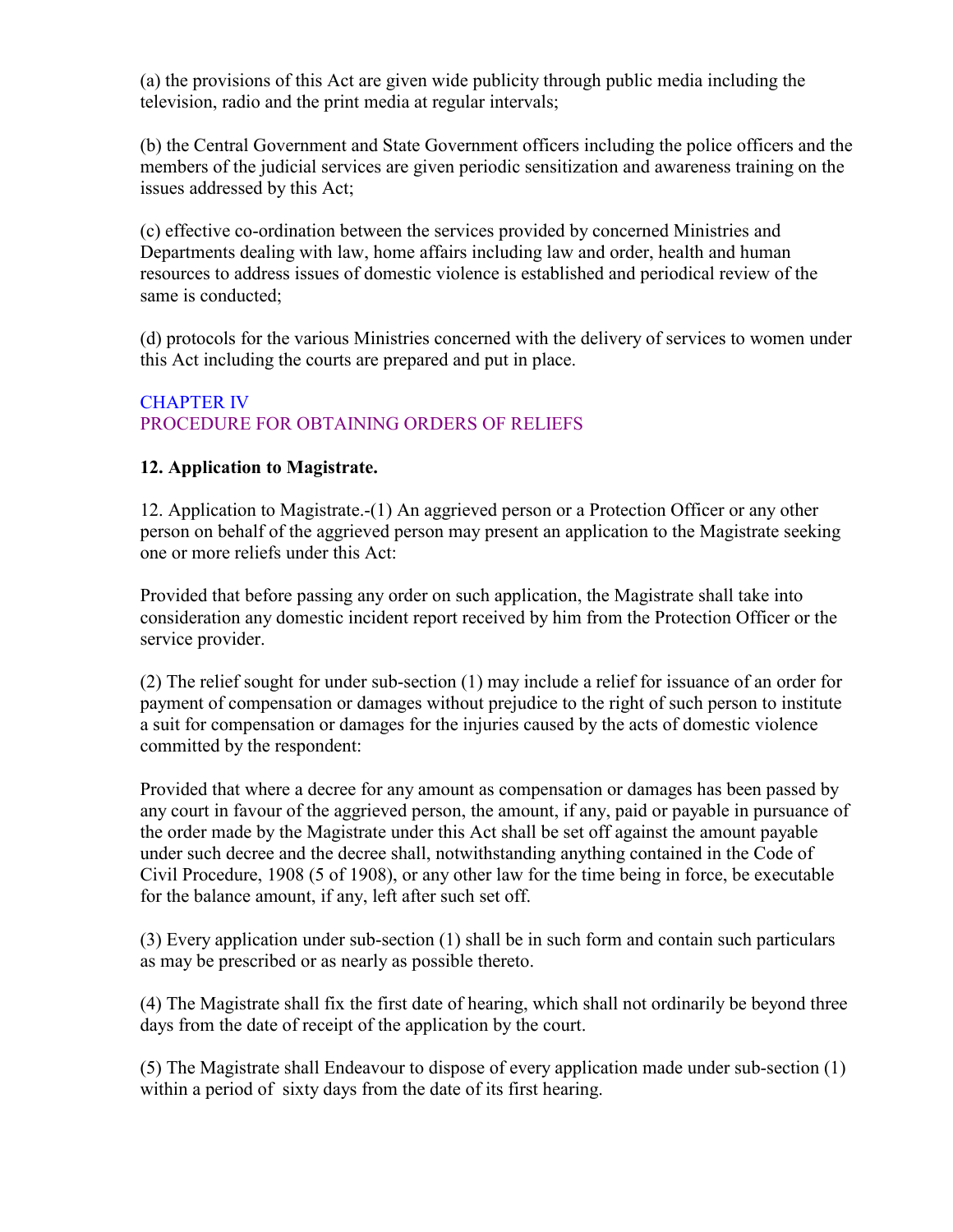#### 13. Service of notice.

13. Service of notice.-(1) A notice of the date of hearing fixed under section 12 shall be given by the Magistrate to the Protection Officer, who shall get it served by such means as may be prescribed on the respondent, and on any other person, as directed by the Magistrate within a maximum period of two days or such further reasonable time as may be allowed by the Magistrate from the date of its receipt.

(2) A declaration of service of notice made by the Protection Officer in such form as may be prescribed shall be the proof that such notice was served upon the respondent and on any other person as directed by the Magistrate unless the contrary is proved. 14. Counselling.

### 14. Counselling.-

(1) The Magistrate may, at any stage of the proceedings under this Act, direct the respondent or the aggrieved person, either singly or jointly, to undergo counselling with any member of a service provider who possess such qualifications and experience in counselling as may be prescribed.

(2) Where the Magistrate has issued any direction under sub-section (1), he shall fix the next date of hearing of the case within a period not exceeding two months.

## 15. Assistance of welfare expert.

15. Assistance of welfare expert.-In any proceeding under this Act, the Magistrate may secure the services of such person, preferably a woman, whether related to the aggrieved person or not, including a person engaged in promoting family welfare as he thinks fit, for the purpose of assisting him in discharging his functions.

#### 16.Proceedings to be held in camera.

16. Proceedings to be held in camera.-If the Magistrate considers that the circumstances of the case so warrant, and if either party to the proceedings so desires, he may conduct the proceedings under this Act in camera.

#### 17.Right to reside in a shared household.

17. Right to reside in a shared household.-(1) Notwithstanding anything contained in any other law for the time being in force, every woman in a domestic relationship shall have the right to reside in the shared household, whether or not she has any right, title or beneficial interest in the same.

(2) The aggrieved person shall not be evicted or excluded from the shared household or any part of it by the respondent save in accordance with the procedure established by law.

## 18.Protection orders.

18. Protection orders.-The Magistrate may, after giving the aggrieved person and the respondent an opportunity of being heard and on being prima facie satisfied that domestic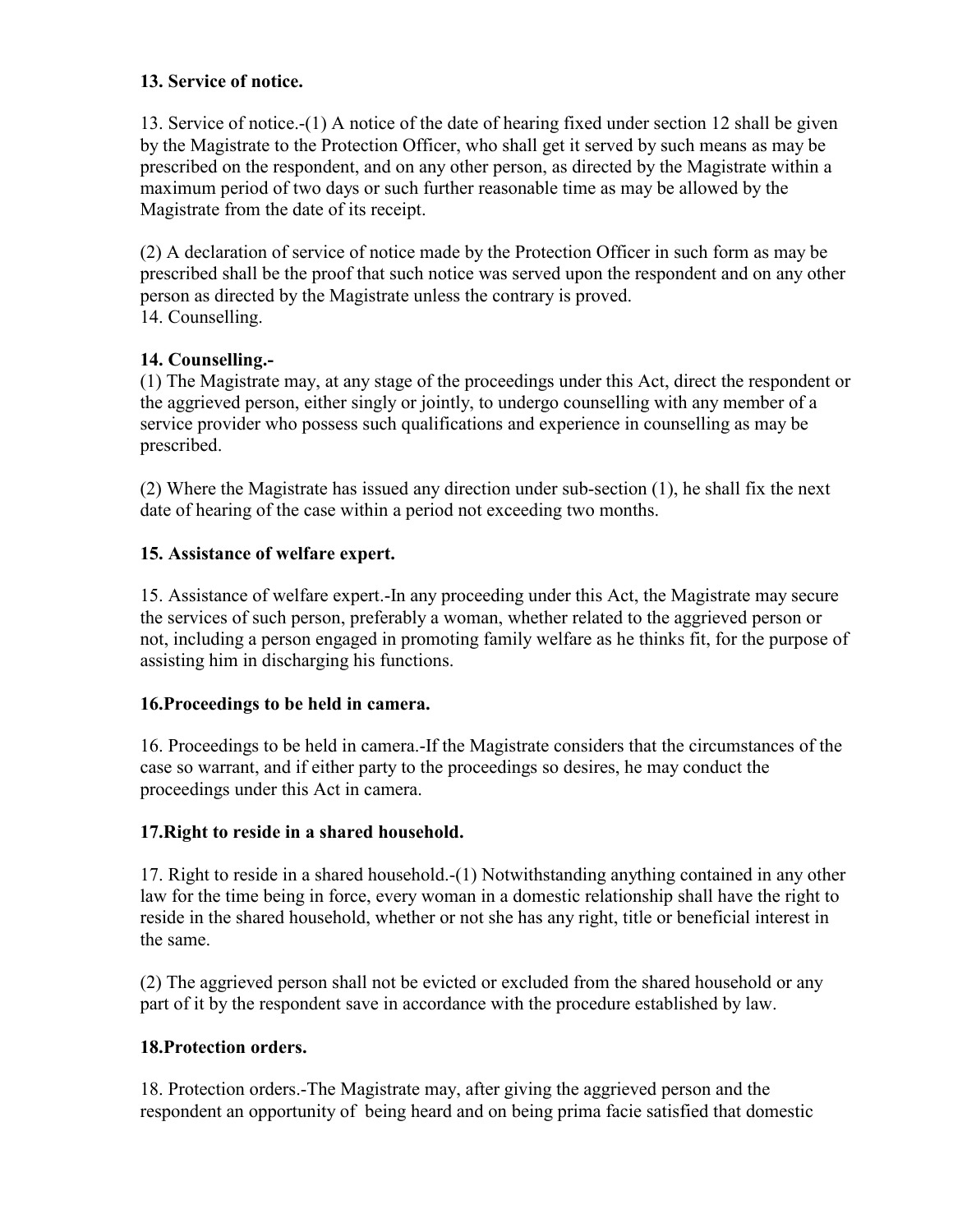violence has taken place or is likely to take place, pass a protection order in favor of the aggrieved person and prohibit the respondent from-

(a) committing any act of domestic violence;

(b) aiding or abetting in the commission of acts of domestic violence;

(c) entering the place of employment of the aggrieved person or, if the person aggrieved is a child, its school or any other place frequented by the aggrieved person;

(d) attempting to communicate in any form, whatsoever, with the aggrieved person, including personal, oral or written or electronic or telephonic contact;

(e) alienating any assets, operating bank lockers or bank accounts used or held or enjoyed by both the parties, jointly by the aggrieved person and the respondent or singly by the respondent, including her stridhan or any other property held either jointly by the parties or separately by them without the leave of the Magistrate;

(f) causing violence to the dependants, other relatives or any person who give the aggrieved person assistance from domestic violence;

(g) committing any other act as specified in the protection order.

### 19. Residence orders.

19. Residence orders.-(1) While disposing of an application under sub-section (1) of section 12, the Magistrate may, on being satisfied that domestic violence has taken place, pass a residence order -

(a) restraining the respondent from dispossessing or in any other manner disturbing the possession of the aggrieved person from the shared household, whether or not the respondent has a legal or equitable interest in the shared household;

(b) directing the respondent to remove himself from the shared household;

(c) restraining the respondent or any of his relatives from entering any portion of the shared household in which the aggrieved person resides;

(d) restraining the respondent from alienating or disposing off the shared household or encumbering the same;

(e) restraining the respondent from renouncing his rights in the shared household except with the leave of the Magistrate; or

(f) directing the respondent to secure same level of alternate accommodation for the aggrieved person as enjoyed by her in the shared household or to pay rent for the same, if the circumstances so require:

Provided that no order under clause (b) shall be passed against any person who is a woman.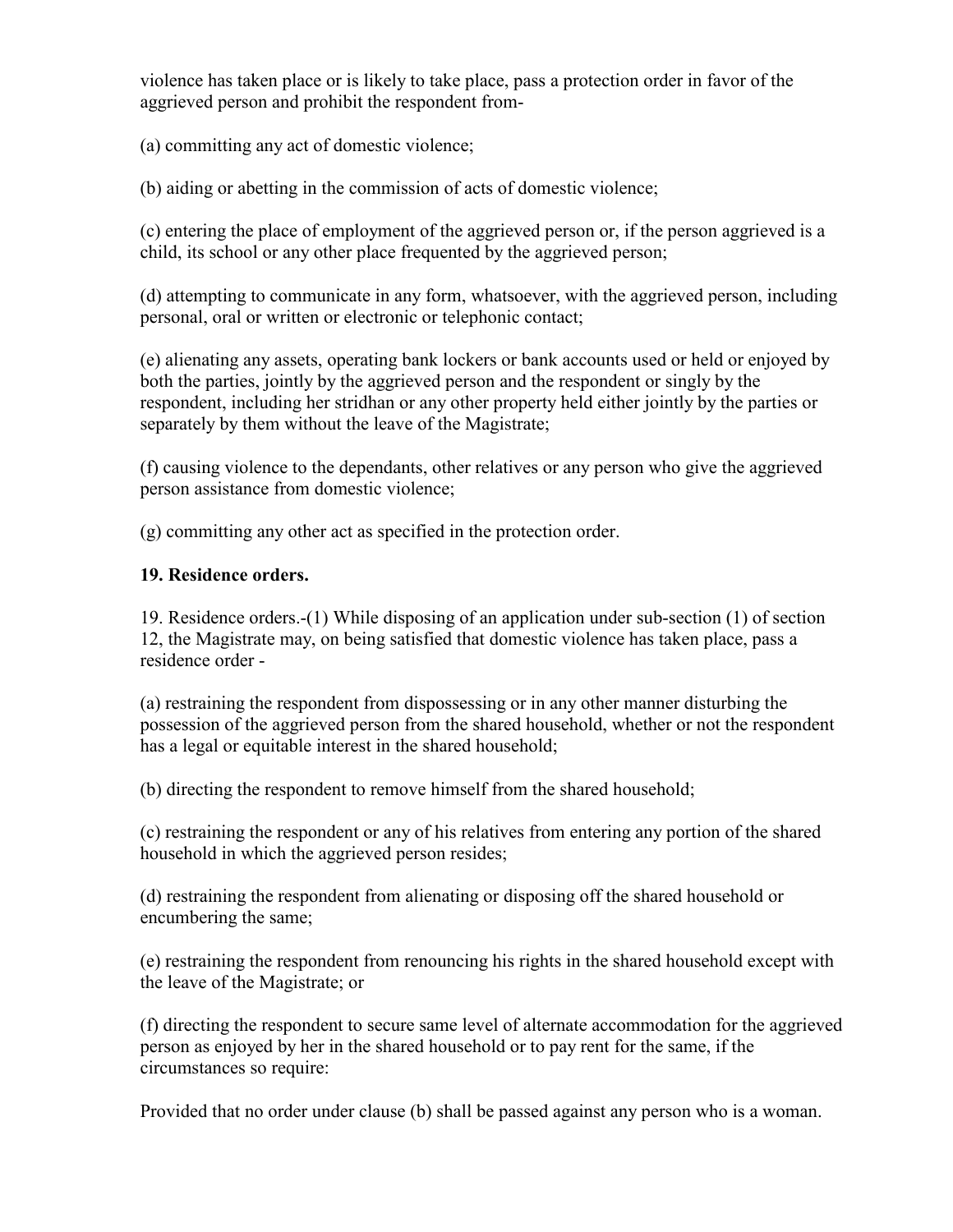(2) The Magistrate may impose any additional conditions or pass any other direction which he may deem reasonably necessary to protect or to provide for the safety of the aggrieved person or any child of such aggrieved person.

(3) The Magistrate may require from the respondent to execute a bond, with or without sureties, for preventing the commission of domestic violence.

(4) An order under sub-section (3) shall be deemed to be an order under Chapter VIII of the Code of Criminal Procedure, 1973 (2 of 1974) and shall be dealt with accordingly.

(5) While passing an order under sub-section (1), sub-section (2) or sub-section (3), the court may also pass an order directing the officer in charge of the nearest police station to give protection to the aggrieved person or to assist her or the person making an application on her behalf in the implementation of the order.

(6) While making an order under sub-section (1), the Magistrate may impose on the respondent obligations relating to the discharge of rent and other payments, having regard to the financial needs and resources of the parties.

(7) The Magistrate may direct the officer in-charge of the police station in whose jurisdiction the Magistrate has been approached to assist in the implementation of the protection order.

(8) The Magistrate may direct the respondent to return to the possession of the aggrieved person her stridhan or any other property or valuable security to which she is entitled to.

## 20. Monetary reliefs.

20. Monetary reliefs.-(1) While disposing of an application under sub-section (1) of section 12, the Magistrate may direct the respondent to pay monetary relief to meet the expenses incurred and losses suffered by the aggrieved person and any child of the aggrieved person as a result of the domestic violence and such relief may include, but not limited to,-

(a) the loss of earnings;

(b) the medical expenses;

(c) the loss caused due to the destruction, damage or removal of any property from the control of the aggrieved person; and

(d) the maintenance for the aggrieved person as well as her children, if any, including an order under or in addition to an order of maintenance under section 125 of the Code of Criminal Procedure, 1973 (2 of 1974) or any other law for the time being in force.

(2) The monetary relief granted under this section shall be adequate, fair and reasonable and consistent with the standard of living to which the aggrieved person is accustomed.

(3) The Magistrate shall have the power to order an appropriate lump sum payment or monthly payments of maintenance, as the nature and circumstances of the case may require.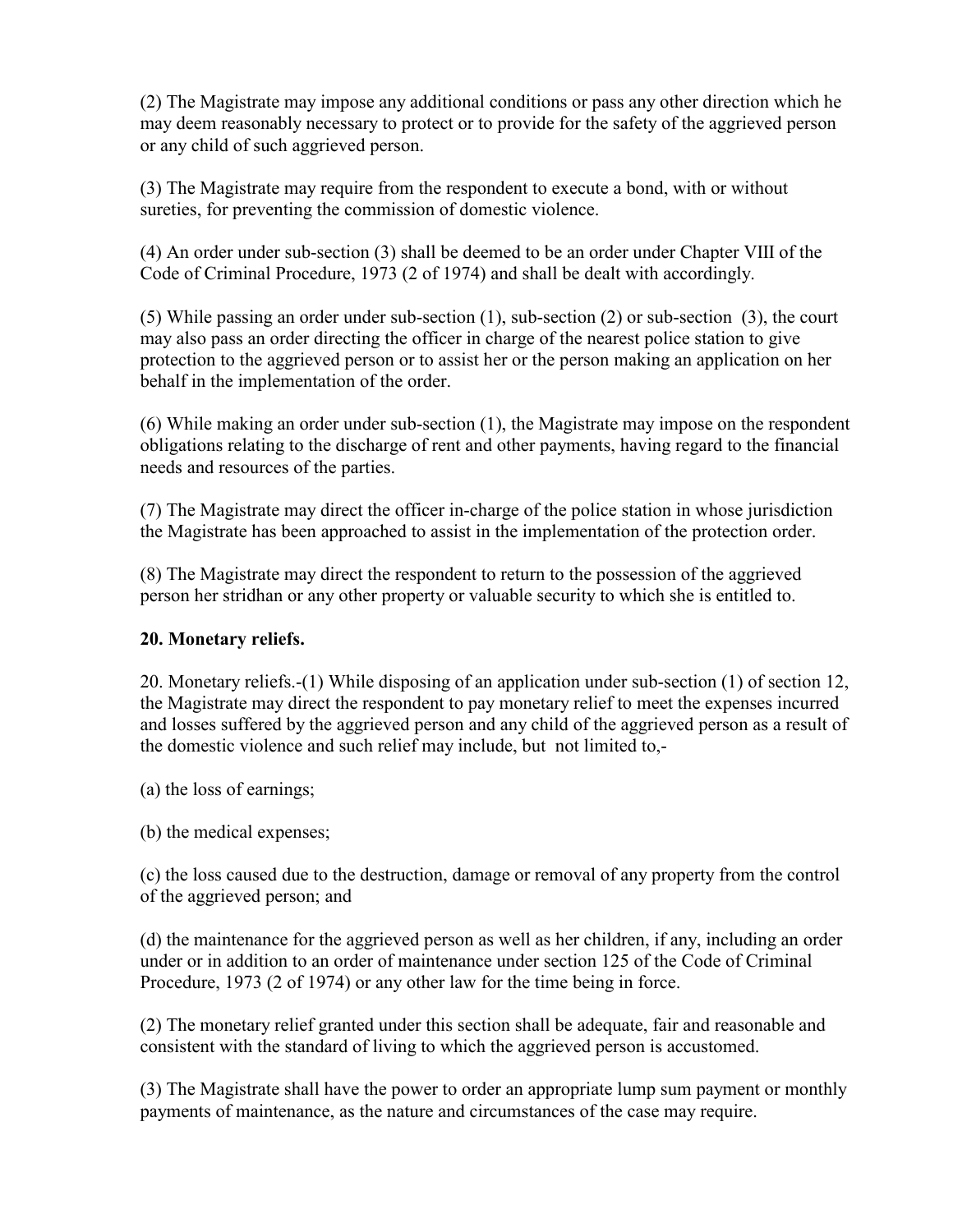(4) The Magistrate shall send a copy of the order for monetary relief made under sub-section (1) to the parties to the application and to the in charge of the police station within the local limits of whose jurisdiction the respondent resides.

(5) The respondent shall pay the monetary relief granted to the aggrieved person within the period specified in the order under sub-section (1).

(6) Upon the failure on the part of the respondent to make payment in terms of the order under sub-section (1), the Magistrate may direct the employer or a debtor of the respondent, to directly pay to the aggrieved person or to deposit with the court a portion of the wages or salaries or debt due to or accrued to the credit of the respondent, which amount may be adjusted towards the monetary relief payable by the respondent.

## 21. Custody orders.

21. Custody orders.-Notwithstanding anything contained in any other law for the time being in force, the Magistrate may, at any stage of hearing of the application for protection order or for any other relief under this Act grant temporary custody of any child or children to the aggrieved person or the person making an application on her behalf and specify, if necessary, the arrangements for visit of such child or children by the respondent:

Provided that if the Magistrate is of the opinion that any visit of the respondent may be harmful to the interests of the child or children, the Magistrate shall refuse to allow such visit.

#### 22.Compensation orders.

22. Compensation orders.-In addition to other reliefs as may be granted under this Act, the Magistrate may on an application being made by the aggrieved person, pass an order directing the respondent to pay compensation and damages for the injuries, including mental torture and emotional distress, caused by the acts of domestic violence committed by that respondent.

#### 23.Power to grant interim and ex parte orders.

23. Power to grant interim and ex parte orders.-(1) In any proceeding before him under this Act, the Magistrate may pass such interim order as he deems just and proper.

(2) If the Magistrate is satisfied that an application prima facie discloses that the respondent is committing, or has committed an act of domestic violence or that there is a likelihood that the respondent may commit an act of domestic violence, he may grant an ex parte order on the basis of the affidavit in such form, as may be prescribed, of the aggrieved person under section 18, section 19, section 20, section 21 or, as the case may be, section 22 against the respondent.

## 24.Court to give copies of order free of cost.

24. Court to give copies of order free of cost.-The Magistrate shall, in all cases where he has passed any order under this Act, order that a copy of such order, shall be given free of cost, to the parties to the application, the police officer in-charge of the police station in the jurisdiction of which the Magistrate has been approached, and any service provider located within the local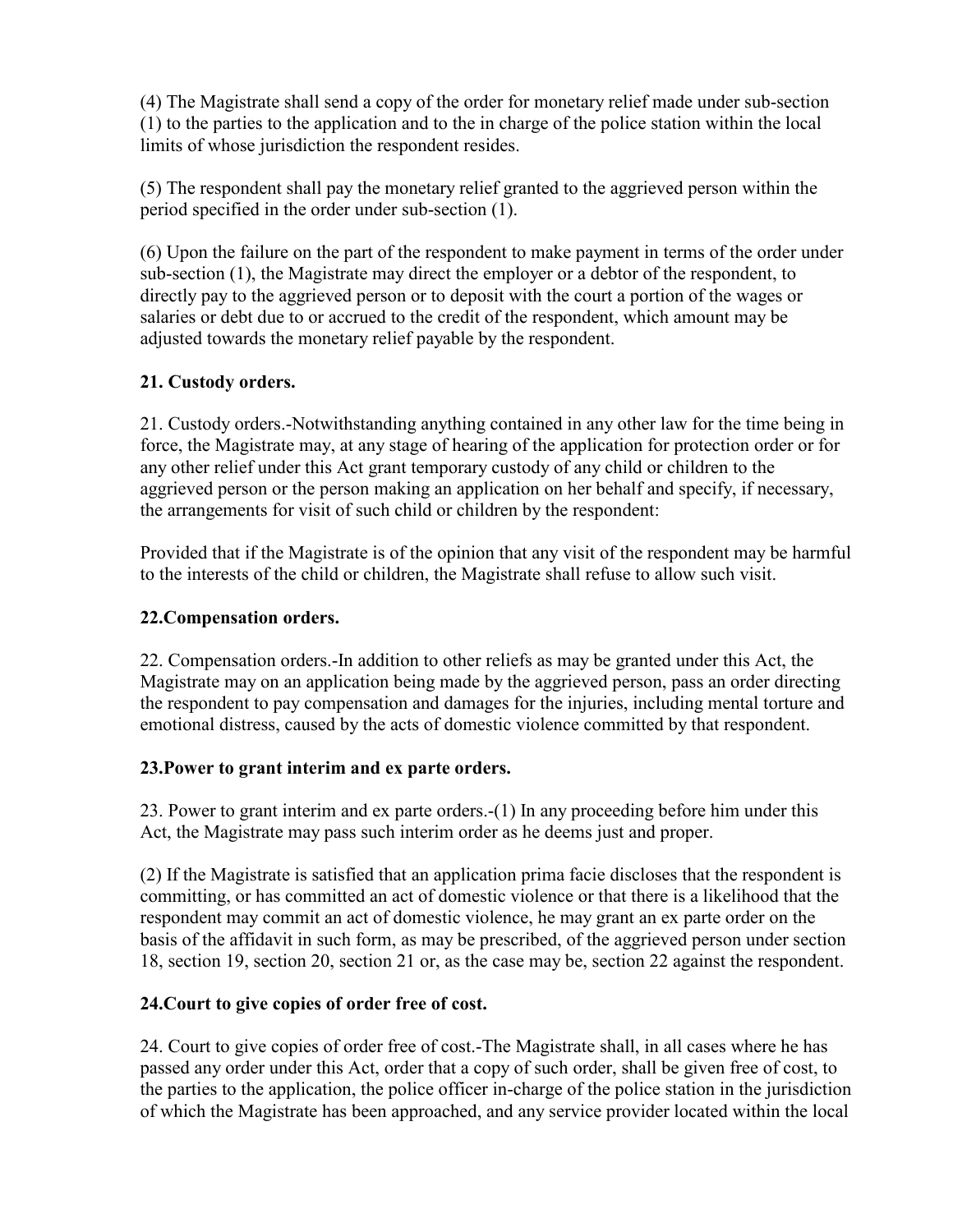limits of the jurisdiction of the court and if any service provider has registered a domestic incident report, to that service provider.

### 25.Duration and alteration of orders.

25. Duration and alteration of orders.-(1) A protection order made under section 18 shall be in force till the aggrieved person applies for discharge.

(2) If the Magistrate, on receipt of an application from the aggrieved person or the respondent, is satisfied that there is a change in the circumstances requiring alteration, modification or revocation of any order made under this Act, he may, for reasons to be recorded in writing pass such order, as he may deem appropriate.

### 26.Relief in other suits and legal proceedings.

26. Relief in other suits and legal proceedings.-(1) Any relief available under sections 18, 19, 20, 21 and 22 may also be sought in any legal proceeding, before a civil court, family court or a criminal court, affecting the aggrieved person and the respondent whether such proceeding was initiated before or after the commencement of this Act.

(2) Any relief referred to in sub-section (1) may be sought for in addition to and along with any other relief that the aggrieved person may seek in such suit or legal proceeding before a civil or criminal court.

(3) In case any relief has been obtained by the aggrieved person in any proceedings other than a proceeding under this Act, she shall be bound to inform the Magistrate of the grant of such relief.

## 27. Jurisdiction.

27. Jurisdiction.-(1) The court of Judicial Magistrate of the first class or the Metropolitan Magistrate, as the case may be, within the local limits of which-

(a) the person aggrieved permanently or temporarily resides or carries on business or is employed; or

(b) the respondent resides or carries on business or is employed; or

(c) the cause of action has arisen,

shall be the competent court to grant a protection order and other orders under this Act and to try offences under this Act.

(2) Any order made under this Act shall be enforceable throughout India.

## 28.Procedure.

28. Procedure.-(1) Save as otherwise provided in this Act, all proceedings under sections 12, 18, 19, 20, 21, 22 and 23 and offences under section 31 shall be governed by the provisions of the Code of Criminal Procedure, 1973 (2 of 1974).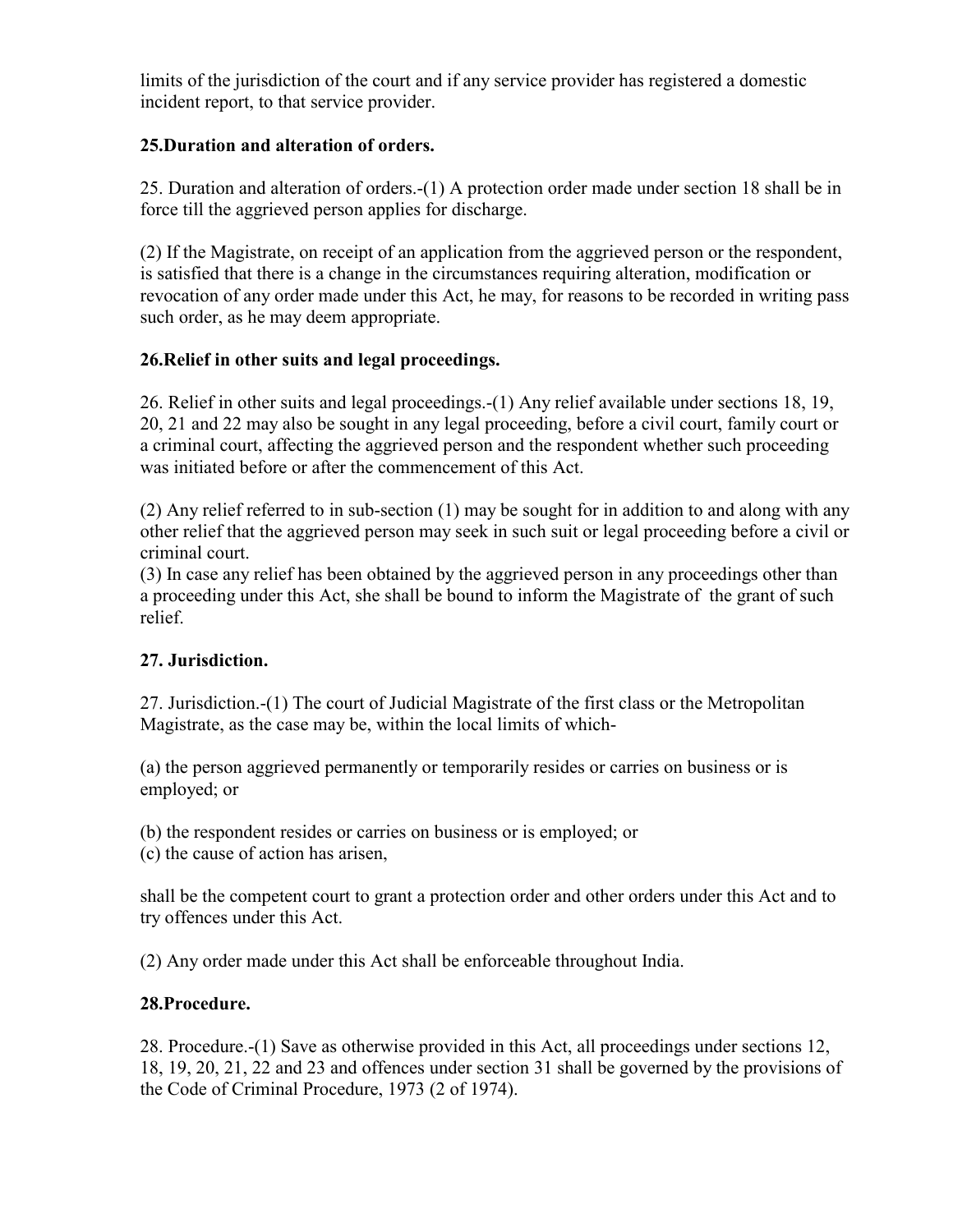(2) Nothing in sub-section (1) shall prevent the court from laying down its own procedure for disposal of an application under section 12 or under sub-section (2) of section 23.

## 29. Appeal.

29. Appeal.-There shall lie an appeal to the Court of Session within thirty days from the date on which the order made by the Magistrate is served on the aggrieved person or the respondent, as the case may be, whichever is later.

# CHAPTER V

## **MISCELLANEOUS**

### 30.Protection Officers and members of service providers to be public servants.

30. Protection Officers and members of service providers to be public servants.-The Protection Officers and members of service providers, while acting or purporting to act in pursuance of any of the provisions of this Act or any rules or orders made thereunder shall be deemed to be public servants within the meaning of section 21 of the Indian Penal Code (45 of 1860).

### 31.Penalty for breach of protection order by respondent.

31. Penalty for breach of protection order by respondent.-(1) A breach of protection order, or of an interim protection order, by the respondent shall be an offence under this Act and shall be punishable with imprisonment of either description for a term which may extend to one year, or with fine which may extend to twenty thousand rupees, or with both.

(2) The offence under sub-section (1) shall as far as practicable be tried by the Magistrate who had passed the order, the breach of which has been alleged to have been caused by the accused.

(3) While framing charges under sub-section (1), the Magistrate may also frame charges under section 498A of the Indian Penal Code (45 of 1860) or any other provision of that Code or the Dowry Prohibition Act, 1961 (28 of 1961), as the case may be, if the facts disclose the commission of an offence under those provisions.

## 32.Cognizance and proof.

32. Cognizance and proof.-(1) Notwithstanding anything contained in the Code of Criminal Procedure, 1973 (2 of 1974), the offence under sub-section (1) of section 31 shall be cognizable and non-bailable.

(2) Upon the sole testimony of the aggrieved person, the court may conclude that an offence under sub-section (1) of section 31 has been committed by the accused.

## 33.Penalty for not discharging duty by Protection Officer.

33. Penalty for not discharging duty by Protection Officer.-If any Protection Officer fails or refuses to discharge his duties as directed by the Magistrate in the protection order without any sufficient cause, he shall be punished with imprisonment of either description for a term which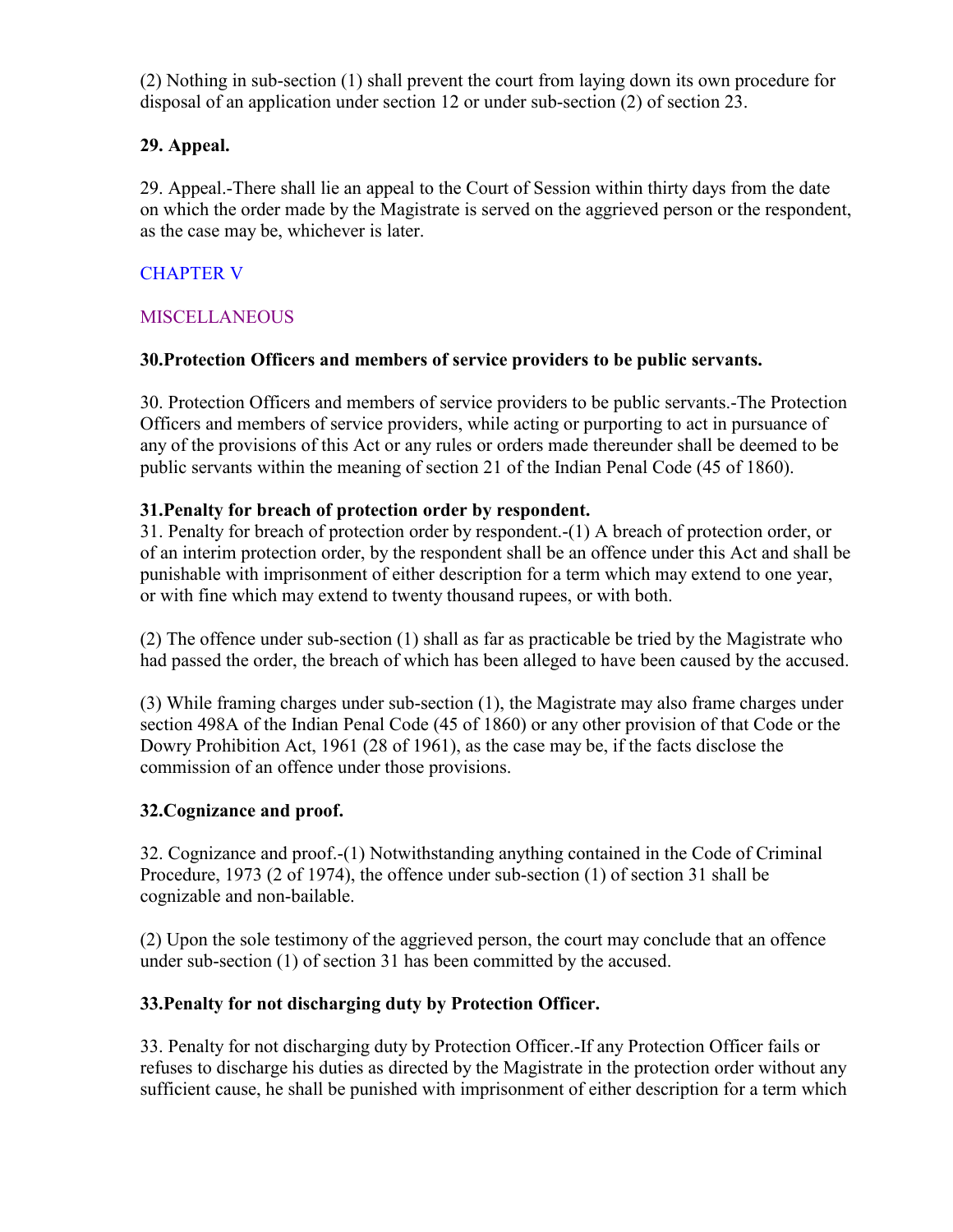may extend to one year, or with fine which may extend to twenty thousand rupees, or with both.

### 34.Cognizance of offence committed by Protection Officer.

34. Cognizance of offence committed by Protection Officer.-No prosecution or other legal proceeding shall lie against the Protection Officer unless a complaint is filed with the previous sanction of the State Government or an officer authorised by it in this behalf.

#### 35.Protection of action taken in good faith.

35. Protection of action taken in good faith.-No suit, prosecution or other legal proceeding shall lie against the Protection Officer for any damage caused or likely to be caused by anything which is in good faith done or intended to be done under this Act or any rule or order made thereunder.

#### 36. Act not in derogation of any other law.

36. Act not in derogation of any other law.-The provisions of this Act shall be in addition to, and not in derogation of the provisions of any other law, for the time being in force. 37.Power of Central Government to make rules.

37. Power of Central Government to make rules.-(1) The Central Government may, by notification, make rules for carrying out the provisions of this Act.

(2) In particular, and without prejudice to the generality of the foregoing power, such rules may provide for all or any of the following matters, namely:-

(a) the qualifications and experience which a Protection Officer shall possess under subsection (2) of section 8;

(b) the terms and conditions of service of the Protection Officers and the other officers subordinate to him, under sub-section (3) of section 8;

(c) the form and manner in which a domestic incident report may be made under clause (b) of sub-section (1) of section 9;

(d) the form and the manner in which an application for protection order may be made to the Magistrate under clause (c) of sub-section (1) of section 9;

(e) the form in which a complaint is to be filed under clause (d) of sub-section (1) of section 9;

(f) the other duties to be performed by the Protection Officer under clause (i) of sub-section (1) of section 9;

(g) the rules regulating registration of service providers under sub-section (1) of section 10;